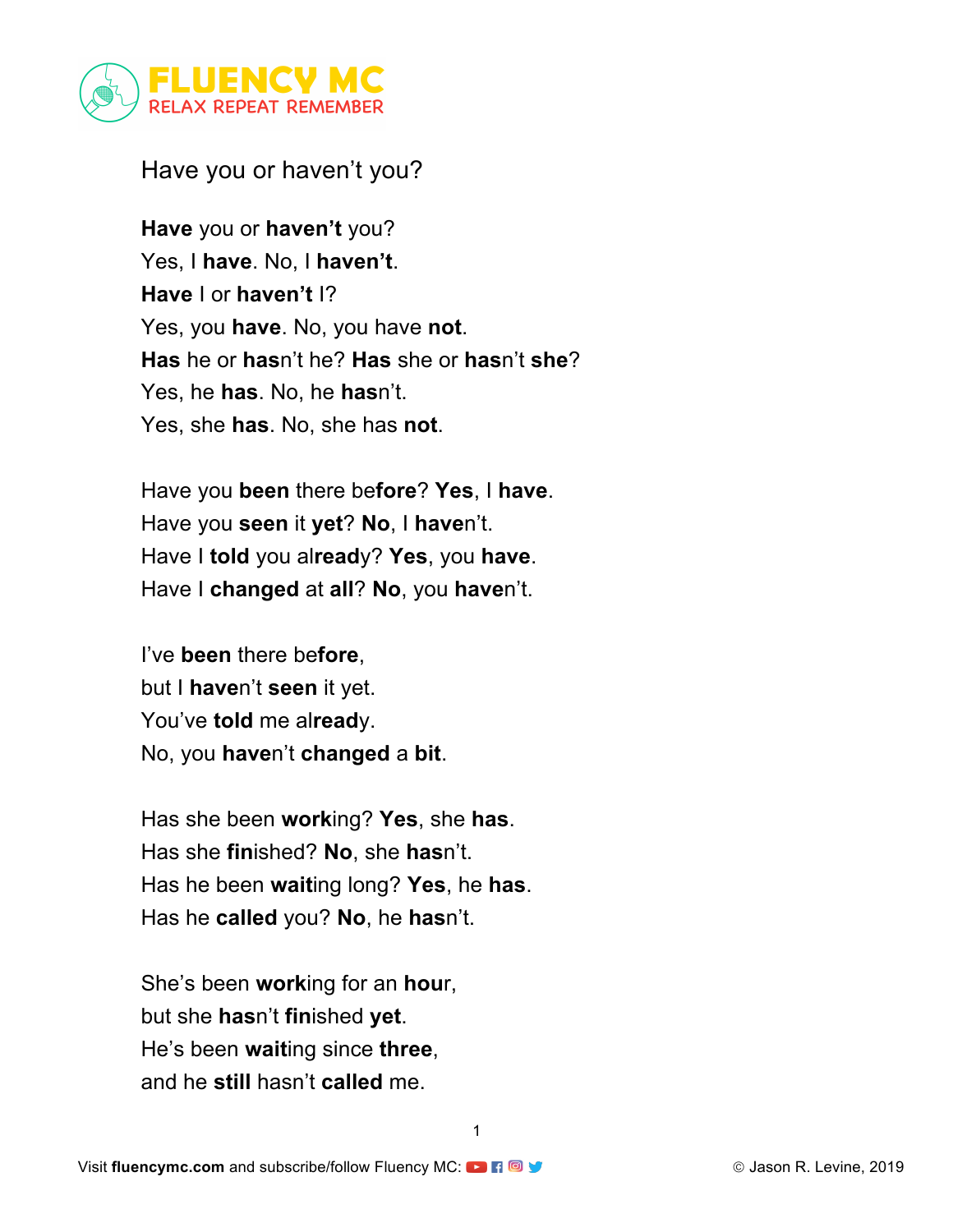

**Have** we or **haven't** we? Yes, we **have**. No, we **haven't**. **Have** they or **haven't** they? Yes, they **have**. No, they have **not**. **Has** it or **has**n't it? **Has** there or **has**n't there? Yes, it **has**. No, it **has**n't. Yes, there **has**. No, there has **not**.

Have we **met** be**fore**? **Yes**, we **have**. Have we ever **gone** there? **No**, we **have**n't. Have they **found** it? **Yes**, they **have**. Have they **done** it yet? **No**, they **have**n't.

We've **met** once be**fore**, but we **have**n't ever **gone** there. They've just **found** it, but they **have**n't **done** it yet.

Has it be**gun**? **Yes**, it **has**. Has it been **dif**ficult? **No**, it **has**n't. Has there been **prog**ress? **Yes**, there **has**. Has there been **troub**le? **No**, there has **not**.

It's **just** be**gun**. It **has**n't been **dif**ficult. There's been **prog**ress. There **has**n't been any **troub**le so **far**.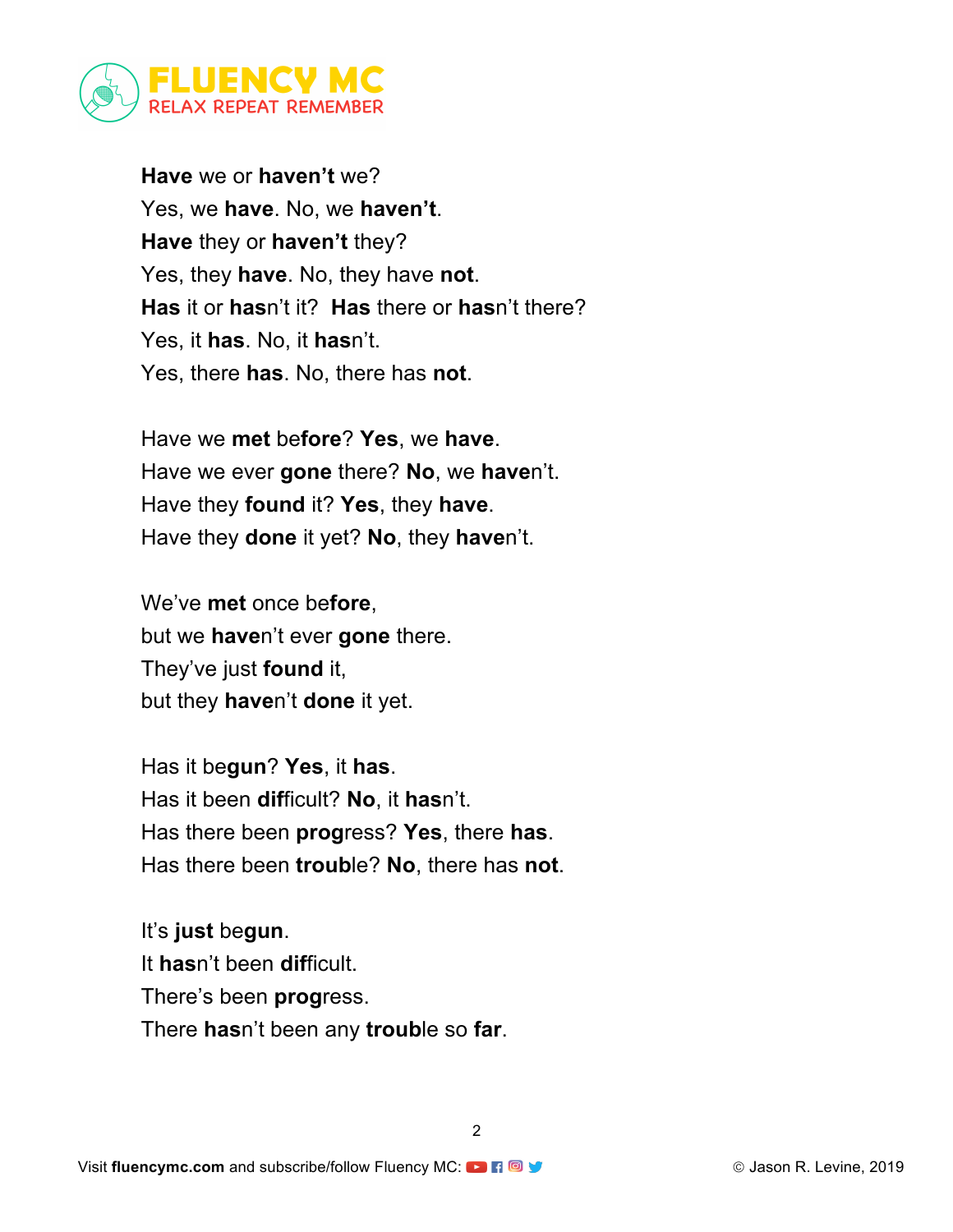

Have you or haven't you?

| Have you or haven't you?                    |
|---------------------------------------------|
| Yes, I have. No, I haven't.                 |
| Have I or haven't I?                        |
| Yes, you have. No, you have not.            |
| Has he or hasn't he? Has she or hasn't she? |
| Yes, he has. No, he hasn't.                 |
| Yes, she has. No, she has not.              |

| Have you | $?$ Yes, I have.   |
|----------|--------------------|
| Have you | ? No, I haven't.   |
| Have I   | ? Yes, you have.   |
| Have I   | ? No, you haven't. |

| l've          |  |
|---------------|--|
| but I haven't |  |
| You've        |  |

| No, you haven't |  |
|-----------------|--|
|                 |  |

| Has she |  | ? Yes, she has. |
|---------|--|-----------------|
|---------|--|-----------------|

| Has she |  | ? No, she hasn't. |  |
|---------|--|-------------------|--|
|         |  |                   |  |

| Has he |  | ? Yes, he has. |  |
|--------|--|----------------|--|
|        |  |                |  |

| Has he | ? No, he hasn't. |
|--------|------------------|
|        |                  |

| She's          |  |
|----------------|--|
| but she hasn't |  |

He's \_\_\_\_\_\_\_\_\_\_\_\_\_\_\_\_\_\_\_\_\_\_\_\_\_\_\_\_\_\_\_\_,

and he \_\_\_\_\_\_\_\_\_\_\_\_\_\_\_\_\_\_\_\_\_\_\_\_\_\_\_\_\_\_.